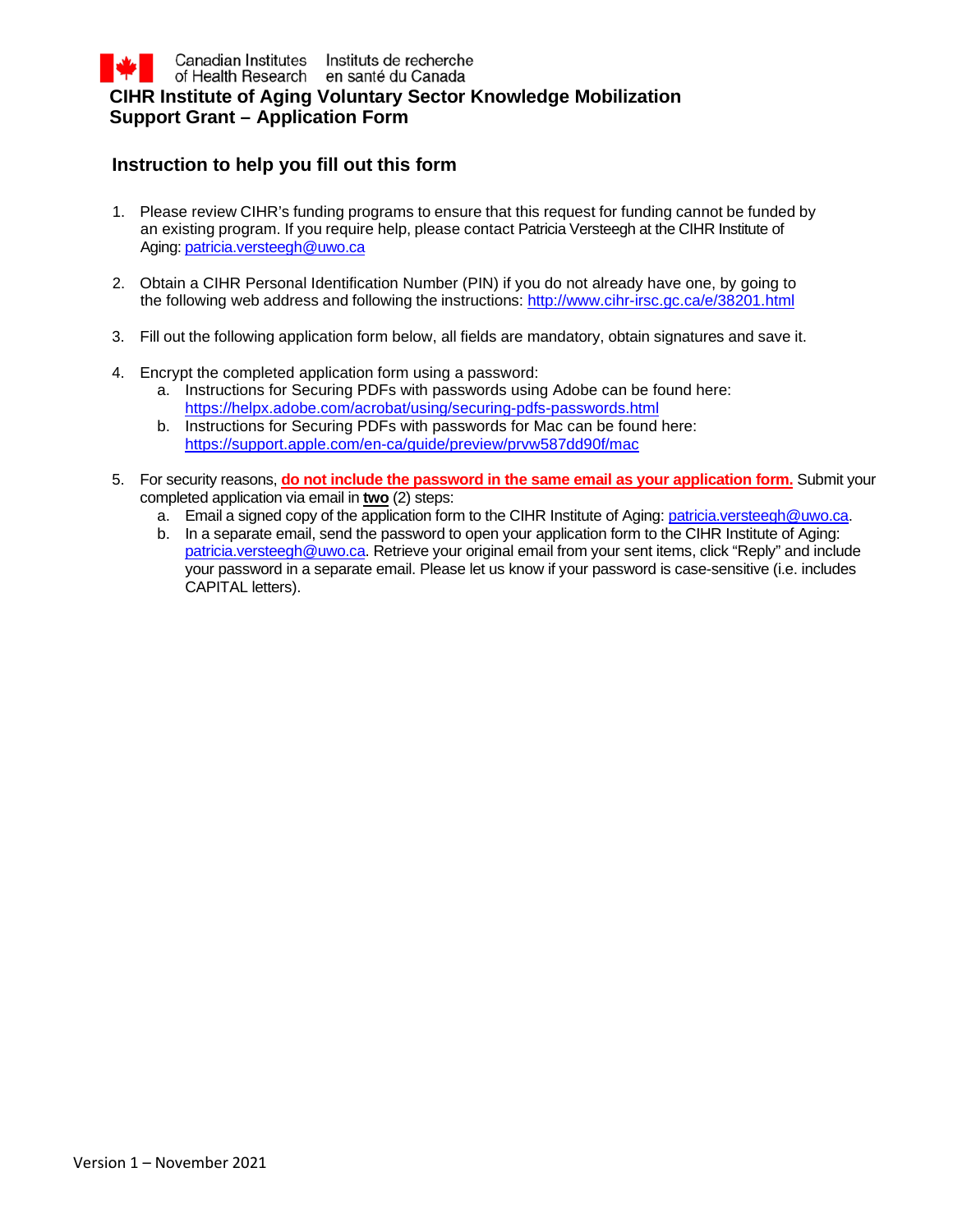

# **1. Applicant Information**

### **a) CIHR PIN**

*Enter your CIHR Personal Identification Number (PIN). If you do not have one, visit the [new user registration page](http://www.cihr-irsc.gc.ca/e/38201.html) to register for a PIN and password.* 

# **b) Full name of Applicant**

### **c) Organization name**

#### **d) Address**

#### **e) Telephone Number**

**f) Email**

# **2. Request for Funding Information**

**a) Project Title**

### **b) Duration of funding request (in months):**

*Maximum 12 months of funding.* 

### **c) Please submit a budget that includes the total amount requested, and timeline for this activity.**

*Please explain why the funding is needed for each item and how it will be used. A detailed budget that includes a justification for the use of funds, as well as a complete breakdown into components outlining the allocation of funds is required. Please refer to the Funding Opportunity for allowable costs.*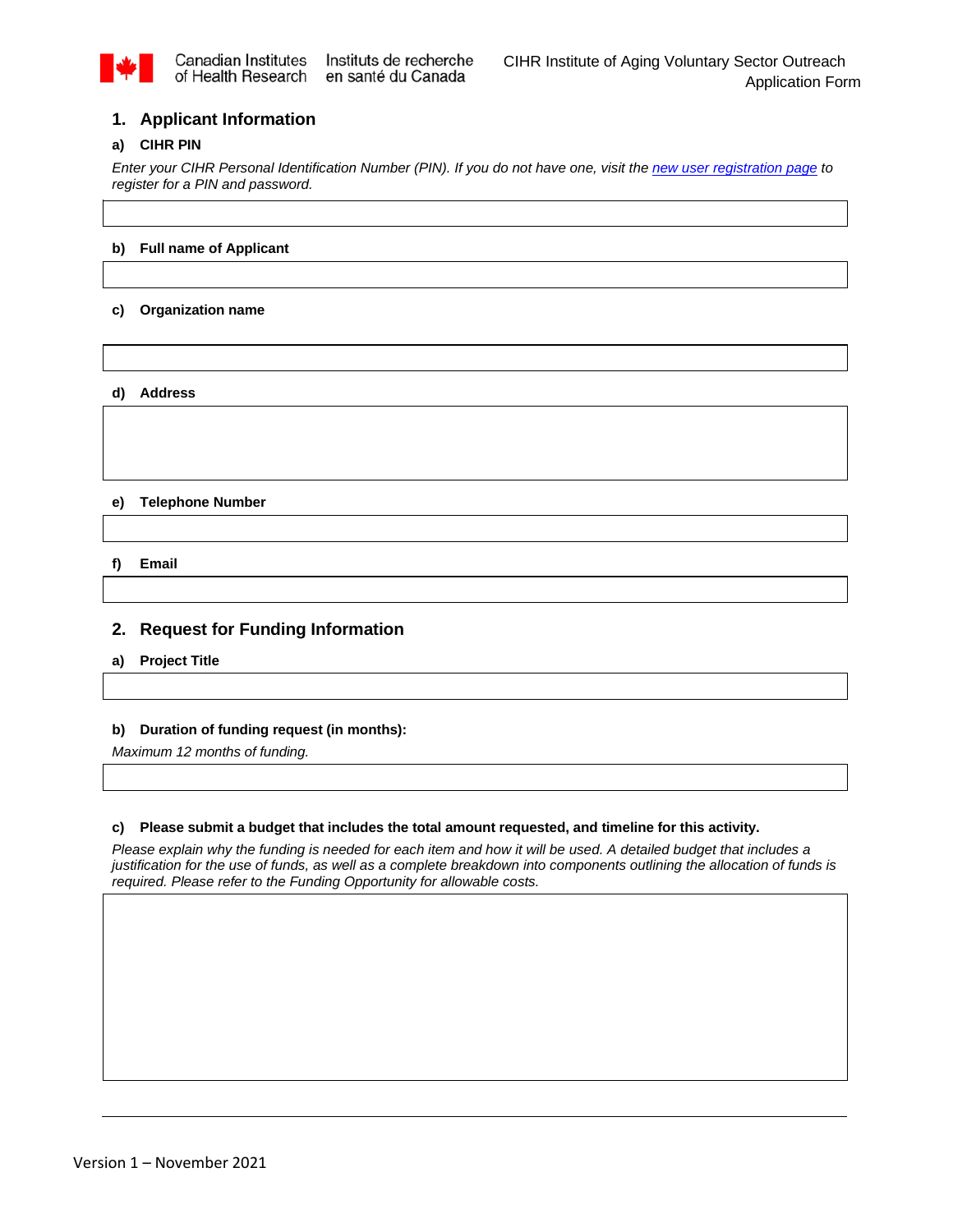

# **3. Activity Description**

*This entire section should not exceed 3 pages double-spaced, 12-point font.*

**a) Describe the anticipated target audience, rationale and objective(s) of the proposal.**

**b) How does this request align with at least one of th[e CIHR Institute of Aging's Strategic Research Directions?](http://www.cihr-irsc.gc.ca/e/51447.html#6_1)** 

### **c) What are the anticipated outcomes of the proposal/project(s)?**

*Identify the long-term impacts as well as evidence that the project will be completed as described.* 

**d) Describe the extent that the proposal aims to enhance the impact of available knowledge concerning the area of aging.**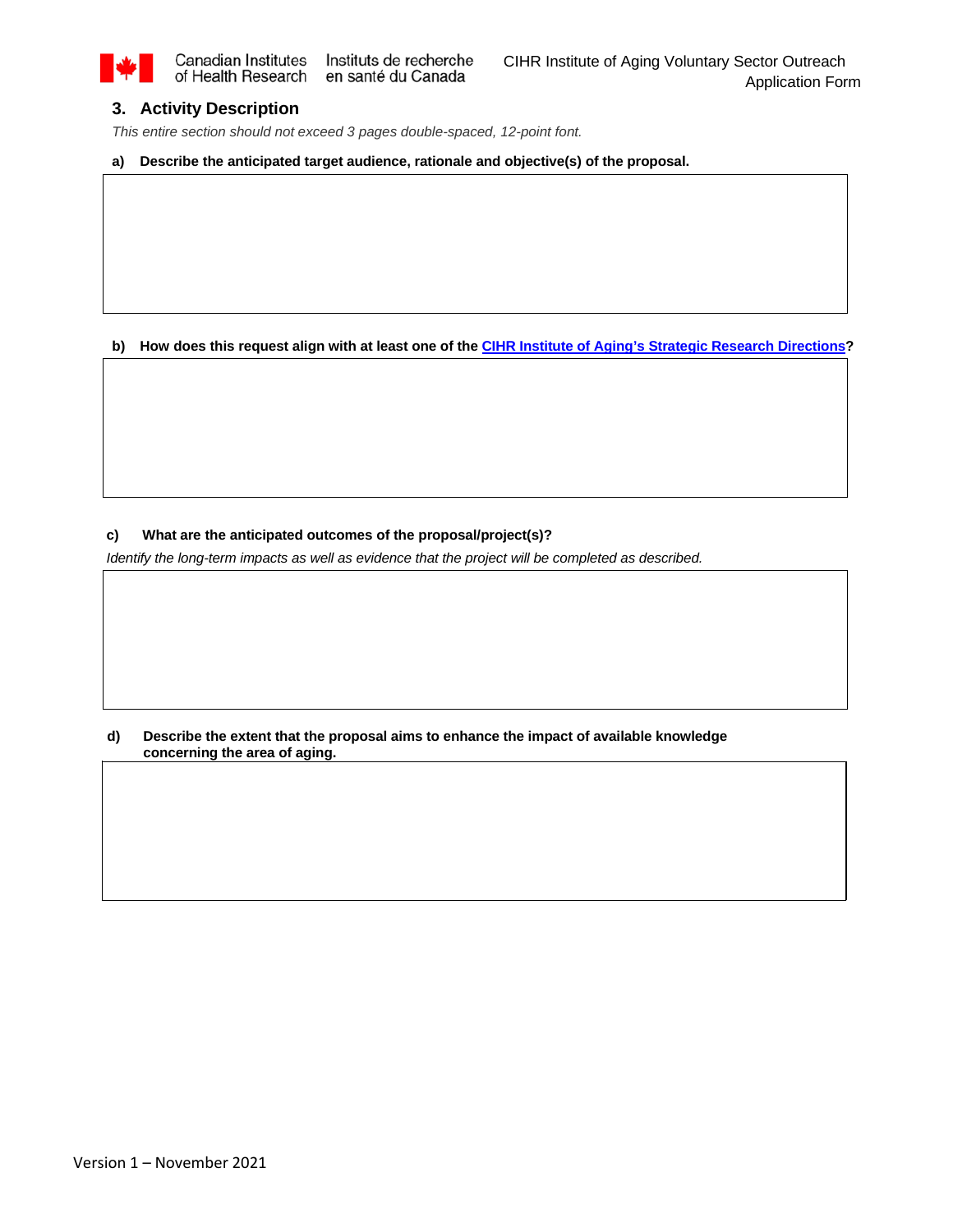



# **APPLICANT CONSENT FORM FOR USE AND DISCLOSURE OF PERSONAL INFORMATION PROVIDED TO CIHR FOR PEER REVIEW**

# **IMPORTANT: One original signed copy of the Applicant Consent Form is required at all application stages.**

# **A - USE AND DISCLOSURE OF PERSONAL INFORMATION PROVIDED TO CIHR**

1) All information collected is subject to the Access to Information Act and the Privacy Act. These laws give Canadian citizens and permanent residents of Canada:

- a. A limited right of access to information contained in federal government records;
- b. Access to information about themselves;
- c. Specification for how personal information can be used;
- d. Rules and conditions governing the collection, retention and disposal of personal information;
- e. A use and disclosure code for the protection of this information;
- f. Criteria under which information can be disclosed including the purposes for which information can be used and to whom the information can be disclosed.

2) All the information supplied in this application will be made available to the CIHR personnel responsible for managing the application review process to:

- a. Process applications for review;
- b. Identify appropriate Peer Review Committee Members;
- c. Administer and monitor grants and awards;
- d. Compile statistics.

3) Information supplied in this application except the data labeled "for Administrative use only" will be made available to:

- a. Review Committees composed of experts recruited from the academic, public and private sectors;
- b. External reviewers, where required;
- c. Selection Board members, where required.

4) In cases where there is Relevance Review as described in the Funding Opportunity, the Project Title, Project Summary and/or Relevance Form will be made available to:

- a. Funding Partners**<sup>1</sup>**listed on the Funding Opportunity;
- b. CIHR Institute Staff and CIHR Institute Advisory Board members;
- c. CIHR Strategic Leads.

5) In addition CIHR and Funding Partners**<sup>1</sup>**listed on the Funding Opportunity will use the following information in making funding decisions after application review.

- a. Rank;
- b. Percent Rank (in the case of multi-committee competitions);
- c. Committee Recommendations on Budget and Term.

## **B - USE AND DISCLOSURE OF FULL APPLICATION AND NOMINATIVE INFORMATON<sup>2</sup>FOR RELEVANCE REVIEW AND FUNDING DECISIONS**

1) For the purpose described in the Funding Opportunity, if applicable, CIHR seeks your consent to share your full application including nominative information**<sup>2</sup>** . All the information supplied in this application except the data labeled "for Administrative use only" will be made available to:

- a. Funding Partners**<sup>1</sup>**listed on the Funding Opportunity;
- b. CIHR Institute Staff and CIHR Institute Advisory Board members;
- c. CIHR Strategic Leads.

2) Unless such consent is a condition of funding, refusal by the applicant to consent shall not influence a funding decision by CIHR.

**<sup>1</sup>**Should funding partners be added to the initiative after the launch of the Funding Opportunity, you will be asked for your consent to share information with partners.

<sup>2</sup> Nominative Information: any information which directly or indirectly reveals the identity of an applicant.